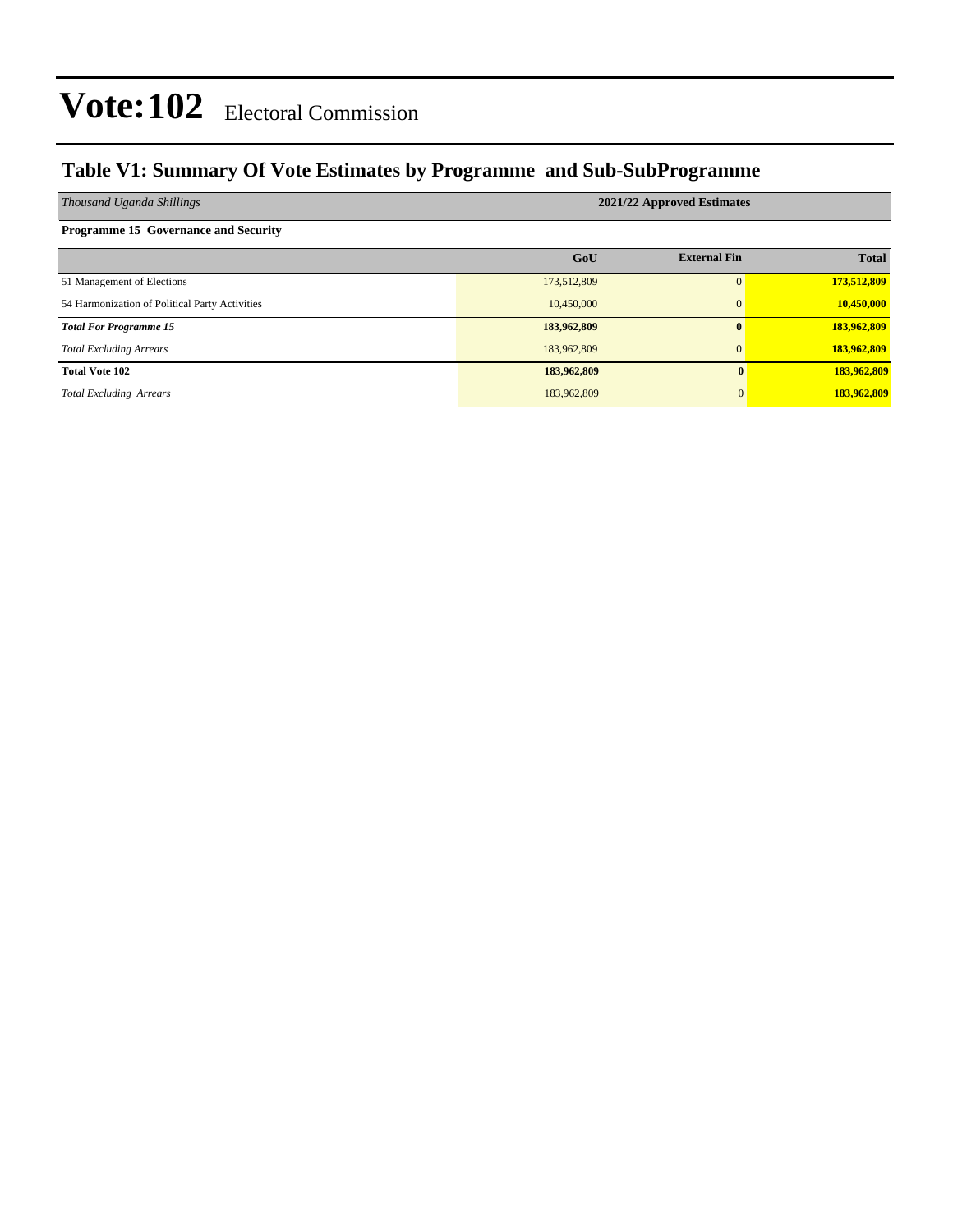### **Table V2: Summary Of Vote Estimates by Sub-SubProgramme,Department and Project**

| Thousand Uganda Shillings                                                 |                  | 2020/21 Approved Budget<br>2021/22 Approved Estimates |                  |              |              |                               |              |
|---------------------------------------------------------------------------|------------------|-------------------------------------------------------|------------------|--------------|--------------|-------------------------------|--------------|
| <b>Sub-SubProgramme 51 Management of Elections</b>                        |                  |                                                       |                  |              |              |                               |              |
| <b>Recurrent Budget Estimates</b>                                         | <b>Wage</b>      | <b>Non-Wage</b>                                       | <b>AIA</b>       | <b>Total</b> | <b>Wage</b>  | <b>Non-Wage</b>               | <b>Total</b> |
| 01 Statutory                                                              | 37,666,582       | 457,764,718                                           | $\overline{0}$   | 495,431,300  | 37,666,582   | 69,646,227                    | 107,312,809  |
| <b>Total Recurrent Budget Estimates for Sub-</b><br><b>SubProgramme</b>   | 37,666,582       | 457,764,718                                           | $\bf{0}$         | 495,431,300  | 37,666,582   | 69,646,227                    | 107,312,809  |
| <b>Development Budget Estimates</b>                                       | <b>GoU Dev't</b> | <b>External Fin</b>                                   | <b>AIA</b>       | <b>Total</b> |              | <b>GoU Dev't External Fin</b> | <b>Total</b> |
| 1687 Retooling of Electoral Commission                                    | 50,715,400       | $\boldsymbol{0}$                                      | $\boldsymbol{0}$ | 50,715,400   | 66,200,000   | $\overline{0}$                | 66,200,000   |
| <b>Total Development Budget Estimates for Sub-</b><br><b>SubProgramme</b> | 50,715,400       | $\bf{0}$                                              | $\bf{0}$         | 50,715,400   | 66,200,000   | $\mathbf{0}$                  | 66,200,000   |
|                                                                           | G <sub>0</sub> U | <b>External Fin</b>                                   | <b>AIA</b>       | <b>Total</b> | GoU          | <b>External Fin</b>           | <b>Total</b> |
| <b>Total For Sub-SubProgramme 51</b>                                      | 546,146,700      | $\bf{0}$                                              | $\bf{0}$         | 546,146,700  | 173,512,809  | $\bf{0}$                      | 173,512,809  |
| <b>Total Excluding Arrears</b>                                            | 546,146,700      | $\mathbf{0}$                                          | $\overline{0}$   | 546,146,700  | 173,512,809  | $\overline{0}$                | 173,512,809  |
| <b>Sub-SubProgramme 54 Harmonization of Political Party Activities</b>    |                  |                                                       |                  |              |              |                               |              |
| <b>Recurrent Budget Estimates</b>                                         | <b>Wage</b>      | <b>Non-Wage</b>                                       | <b>AIA</b>       | <b>Total</b> | <b>Wage</b>  | Non-Wage                      | <b>Total</b> |
| 03 National Consultative Forum                                            | $\overline{0}$   | 20,450,000                                            | $\boldsymbol{0}$ | 20,450,000   | $\mathbf{0}$ | 10,450,000                    | 10,450,000   |
| <b>Total Recurrent Budget Estimates for Sub-</b><br><b>SubProgramme</b>   | $\bf{0}$         | 20,450,000                                            | $\bf{0}$         | 20,450,000   | $\bf{0}$     | 10,450,000                    | 10,450,000   |
|                                                                           | G <sub>0</sub> U | <b>External Fin</b>                                   | <b>AIA</b>       | <b>Total</b> | GoU          | <b>External Fin</b>           | <b>Total</b> |
| <b>Total For Sub-SubProgramme 54</b>                                      | 20,450,000       | $\bf{0}$                                              | $\bf{0}$         | 20,450,000   | 10,450,000   | $\bf{0}$                      | 10,450,000   |
| <b>Total Excluding Arrears</b>                                            | 20,450,000       | $\Omega$                                              | $\overline{0}$   | 20,450,000   | 10,450,000   | $\overline{0}$                | 10,450,000   |
| <b>Total Vote 102</b>                                                     | 566,596,700      | $\bf{0}$                                              | $\bf{0}$         | 566,596,700  | 183,962,809  | $\mathbf{0}$                  | 183,962,809  |
| <b>Total Excluding Arrears</b>                                            | 566,596,700      | $\mathbf{0}$                                          | $\overline{0}$   | 566,596,700  | 183,962,809  | $\overline{0}$                | 183,962,809  |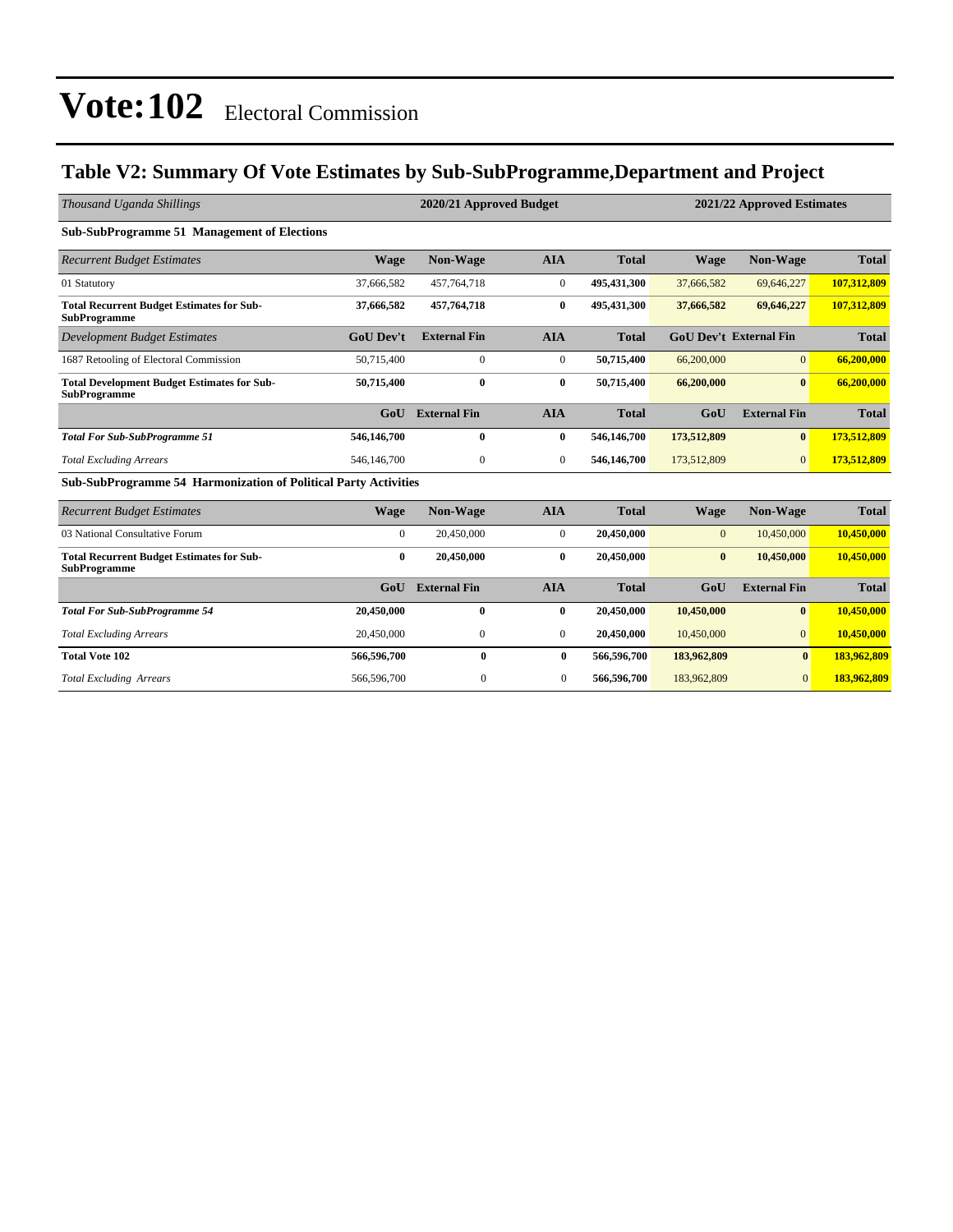### **Table V3: Summary Vote Estimates by Item**

| Thousand Uganda Shillings                                   |             | 2020/21 Approved Budget |          |              | 2021/22 Approved Estimates |                     |                         |  |
|-------------------------------------------------------------|-------------|-------------------------|----------|--------------|----------------------------|---------------------|-------------------------|--|
|                                                             | GoU         | <b>External Fin</b>     | AIA      | <b>Total</b> | GoU                        | <b>External Fin</b> | <b>Total</b>            |  |
| <b>Employees, Goods and Services (Outputs Provided)</b>     | 495,881,300 | 0                       | $\bf{0}$ | 495,881,300  | 107,762,809                | $\bf{0}$            | 107,762,809             |  |
| 211103 Allowances (Inc. Casuals, Temporary)                 | 141,909,228 | 0                       | $\bf{0}$ | 141,909,228  | 22,754,138                 | $\bf{0}$            | 22,754,138              |  |
| 211104 Statutory salaries                                   | 37,666,582  | 0                       | $\bf{0}$ | 37,666,582   | 37,666,582                 | $\bf{0}$            | 37,666,582              |  |
| 212101 Social Security Contributions                        | 7,392,542   | 0                       | $\bf{0}$ | 7,392,542    | 4,899,746                  | $\bf{0}$            | 4,899,746               |  |
| 213001 Medical expenses (To employees)                      | 350,000     | 0                       | $\bf{0}$ | 350,000      | 350,000                    | $\bf{0}$            | 350,000                 |  |
| 213003 Retrenchment costs                                   | 3,241,321   | 0                       | $\bf{0}$ | 3,241,321    | $\bf{0}$                   | $\bf{0}$            | $\bf{0}$                |  |
| 213004 Gratuity Expenses                                    | 2,082,103   | 0                       | $\bf{0}$ | 2,082,103    | 9,157,792                  | $\bf{0}$            | 9,157,792               |  |
| 221001 Advertising and Public Relations                     | 19,225,060  | 0                       | $\bf{0}$ | 19,225,060   | 4,310,440                  | $\bf{0}$            | 4,310,440               |  |
| 221002 Workshops and Seminars                               | 10,018,620  | 0                       | $\bf{0}$ | 10,018,620   | 2,446,625                  | $\bf{0}$            | 2,446,625               |  |
| 221003 Staff Training                                       | 183,777     | 0                       | $\bf{0}$ | 183,777      | 183,777                    | $\bf{0}$            | 183,777                 |  |
| 221005 Hire of Venue (chairs, projector, etc)               | 1,300,850   | 0                       | $\bf{0}$ | 1,300,850    | 128,800                    | $\bf{0}$            | 128,800                 |  |
| 221006 Commissions and related charges                      | 190,800     | 0                       | $\bf{0}$ | 190,800      | 153,600                    | $\bf{0}$            | 153,600                 |  |
| 221007 Books, Periodicals & Newspapers                      | 100,000     | 0                       | $\bf{0}$ | 100,000      | $\bf{0}$                   | $\bf{0}$            | $\bf{0}$                |  |
| 221008 Computer supplies and Information Technology<br>(TT) | 1,796,868   | 0                       | $\bf{0}$ | 1,796,868    | 437,100                    | $\bf{0}$            | 437,100                 |  |
| 221009 Welfare and Entertainment                            | 29,523,165  | 0                       | $\bf{0}$ | 29,523,165   | 1,808,789                  | $\bf{0}$            | 1,808,789               |  |
| 221011 Printing, Stationery, Photocopying and Binding       | 169,932,837 | 0                       | $\bf{0}$ | 169,932,837  | 977,746                    | $\bf{0}$            | 977,746                 |  |
| 221012 Small Office Equipment                               | 185,961     | 0                       | $\bf{0}$ | 185,961      | 173,350                    | $\bf{0}$            | 173,350                 |  |
| 221014 Bank Charges and other Bank related costs            | 153,600     | 0                       | $\bf{0}$ | 153,600      | $\bf{0}$                   | $\bf{0}$            | $\overline{\mathbf{0}}$ |  |
| 221016 IFMS Recurrent costs                                 | 100,000     | 0                       | $\bf{0}$ | 100,000      | 100,000                    | $\bf{0}$            | 100,000                 |  |
| 221017 Subscriptions                                        | 191,500     | 0                       | $\bf{0}$ | 191,500      | 141,500                    | $\bf{0}$            | 141,500                 |  |
| 222001 Telecommunications                                   | 1,315,600   | 0                       | $\bf{0}$ | 1,315,600    | 567,871                    | $\bf{0}$            | 567,871                 |  |
| 222002 Postage and Courier                                  | 1,200       | 0                       | $\bf{0}$ | 1,200        | 1,200                      | $\bf{0}$            | 1,200                   |  |
| 222003 Information and communications technology<br>(ICT)   | 7,120,750   | 0                       | $\bf{0}$ | 7,120,750    | $\bf{0}$                   | $\bf{0}$            | $\bf{0}$                |  |
| 223001 Property Expenses                                    | 145,000     | 0                       | $\bf{0}$ | 145,000      | 145,000                    | $\bf{0}$            | 145,000                 |  |
| 223003 Rent – (Produced Assets) to private entities         | 4,363,000   | 0                       | $\bf{0}$ | 4,363,000    | 5,319,604                  | $\bf{0}$            | 5,319,604               |  |
| 223004 Guard and Security services                          | 2,616,900   | 0                       | $\bf{0}$ | 2,616,900    | 1,101,600                  | $\bf{0}$            | 1,101,600               |  |
| 223005 Electricity                                          | 325,200     | 0                       | $\bf{0}$ | 325,200      | 325,200                    | $\mathbf{0}$        | 325,200                 |  |
| 223006 Water                                                | 165,600     | 0                       | $\bf{0}$ | 165,600      | 165,600                    | $\bf{0}$            | 165,600                 |  |
| 223007 Other Utilities- (fuel, gas, firewood, charcoal)     | 400,000     | 0                       | $\bf{0}$ | 400,000      | $\bf{0}$                   | $\bf{0}$            | $\bf{0}$                |  |
| 225001 Consultancy Services- Short term                     | 2,636,181   | 0                       | $\bf{0}$ | 2,636,181    | 1,119,000                  | $\bf{0}$            | 1,119,000               |  |
| 226002 Licenses                                             | 531,500     | 0                       | $\bf{0}$ | 531,500      | 531,500                    | $\bf{0}$            | 531,500                 |  |
| 227001 Travel inland                                        | 7,192,606   | 0                       | $\bf{0}$ | 7,192,606    | 2,830,199                  | $\bf{0}$            | 2,830,199               |  |
| 227002 Travel abroad                                        | 1,661,234   | 0                       | $\bf{0}$ | 1,661,234    | 63,544                     | $\bf{0}$            | 63,544                  |  |
| 227003 Carriage, Haulage, Freight and transport hire        | 11,856,950  | 0                       | $\bf{0}$ | 11,856,950   | $\bf{0}$                   | $\bf{0}$            | $\mathbf{0}$            |  |
| 227004 Fuel, Lubricants and Oils                            | 16,019,920  | 0                       | $\bf{0}$ | 16,019,920   | 7,682,267                  | $\bf{0}$            | 7,682,267               |  |
| 228002 Maintenance - Vehicles                               | 6,251,460   | 0                       | $\bf{0}$ | 6,251,460    | 880,460                    | $\bf{0}$            | 880,460                 |  |
| 228003 Maintenance – Machinery, Equipment $\&$<br>Furniture | 3,708,037   | 0                       | $\bf{0}$ | 3,708,037    | 945,750                    | $\bf{0}$            | 945,750                 |  |
| 228004 Maintenance – Other                                  | 3,830,950   | 0                       | $\bf{0}$ | 3,830,950    | 199,629                    | $\bf{0}$            | 199,629                 |  |
| 273102 Incapacity, death benefits and funeral expenses      | 194,400     | 0                       | $\bf{0}$ | 194,400      | 194,400                    | $\bf{0}$            | 194,400                 |  |
| <b>Grants, Transfers and Subsides (Outputs Funded)</b>      | 20,000,000  | 0                       | $\bf{0}$ | 20,000,000   | 10,000,000                 | $\bf{0}$            | 10,000,000              |  |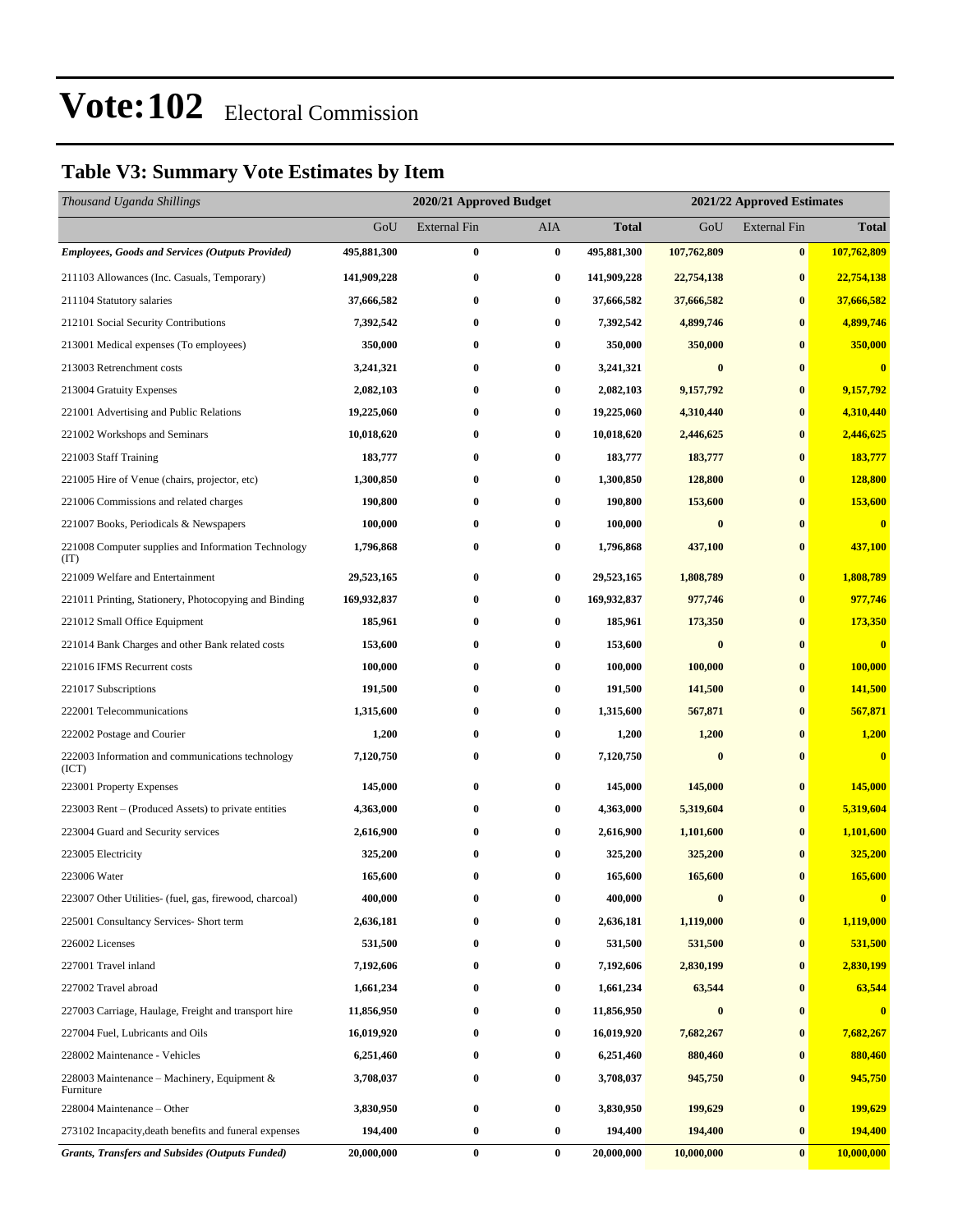| 263104 Transfers to other govt. Units (Current)               | 20,000,000  | $\bf{0}$     | $\bf{0}$     | 20,000,000  | 10,000,000   | $\mathbf{0}$   | 10,000,000   |
|---------------------------------------------------------------|-------------|--------------|--------------|-------------|--------------|----------------|--------------|
| <b>Investment</b> (Capital Purchases)                         | 50,715,400  | $\mathbf{0}$ | $\bf{0}$     | 50.715.400  | 66,200,000   | $\mathbf{0}$   | 66,200,000   |
| 281504 Monitoring, Supervision & Appraisal of Capital<br>work | 1,205,300   | $\bf{0}$     | $\bf{0}$     | 1.205.300   | $\mathbf{0}$ | $\mathbf{0}$   | $\mathbf{0}$ |
| 312101 Non-Residential Buildings                              | 4,875,000   | $\bf{0}$     | $\mathbf{0}$ | 4,875,000   | 66,200,000   | $\mathbf{0}$   | 66,200,000   |
| 312201 Transport Equipment                                    | 26,117,500  | $\bf{0}$     | $\mathbf{0}$ | 26,117,500  | $\mathbf{0}$ | $\mathbf{0}$   | $\mathbf{0}$ |
| 312202 Machinery and Equipment                                | 18,517,600  | $\bf{0}$     | $\bf{0}$     | 18.517.600  | $\mathbf{0}$ | $\mathbf{0}$   | $\mathbf{0}$ |
| <b>Grand Total Vote 102</b>                                   | 566,596,700 | $\bf{0}$     | $\bf{0}$     | 566,596,700 | 183,962,809  | $\mathbf{0}$   | 183,962,809  |
| <b>Total Excluding Arrears</b>                                | 566,596,700 | $\mathbf{0}$ | $\mathbf{0}$ | 566,596,700 | 183,962,809  | $\overline{0}$ | 183,962,809  |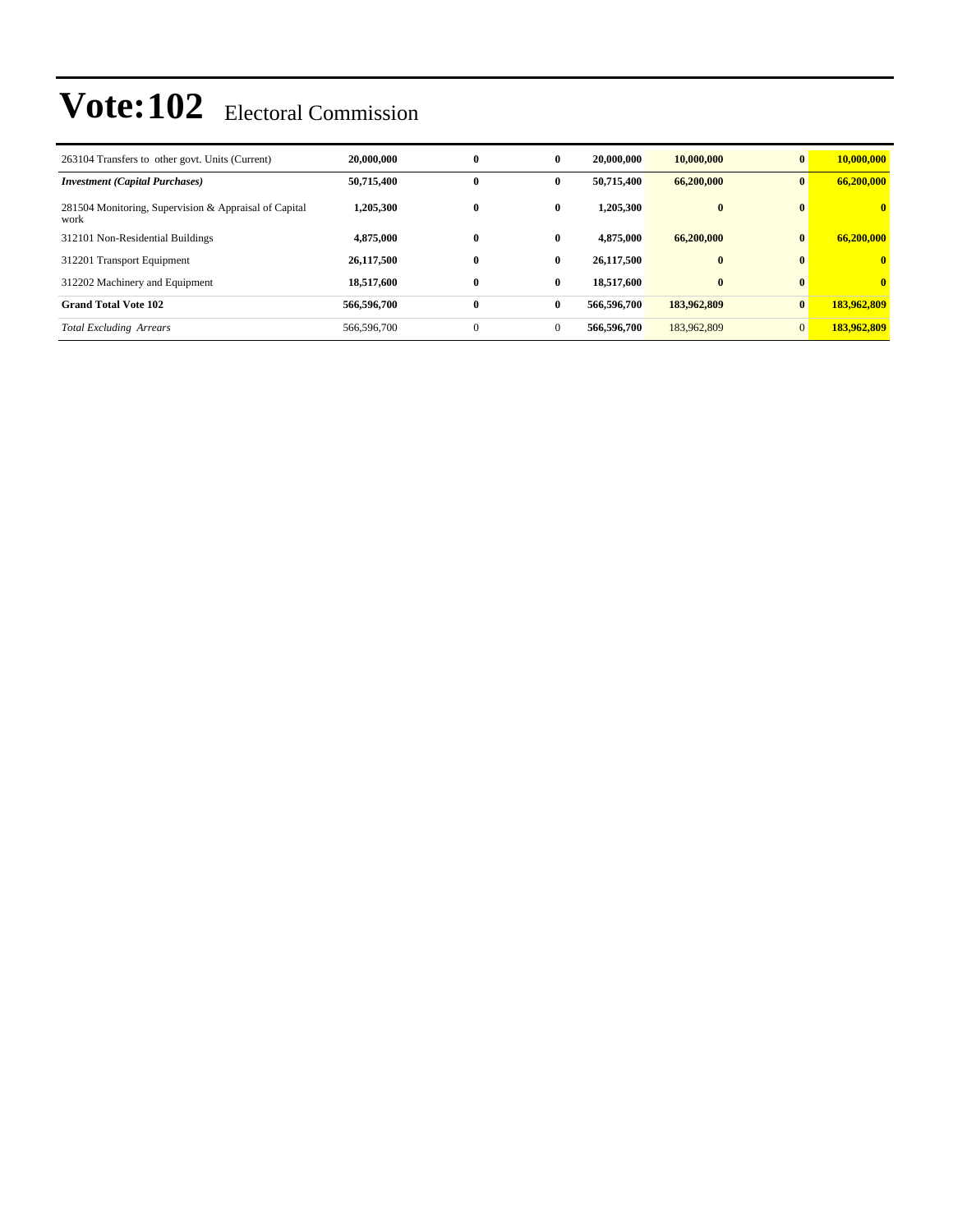#### **Table V4: Detailed Estimates by Sub-SubProgramme, Department,Project and Budget Output and Item**

#### *Sub-SubProgrammme 51 Management of Elections*

*Recurrent Budget Estimates*

| <b>Department 01 Statutory</b>                                            |                  |                         |                  |                            |                       |                  |              |
|---------------------------------------------------------------------------|------------------|-------------------------|------------------|----------------------------|-----------------------|------------------|--------------|
| Thousand Uganda Shillings                                                 |                  | 2020/21 Approved Budget |                  | 2021/22 Approved Estimates |                       |                  |              |
| <b>Outputs Provided</b>                                                   | Wage             | Non Wage                | AIA              | <b>Total</b>               | Wage                  | Non Wage         | <b>Total</b> |
| <b>Budget Output 165101 Voter Education and Training</b>                  |                  |                         |                  |                            |                       |                  |              |
| 211103 Allowances (Inc. Casuals, Temporary)                               | $\boldsymbol{0}$ | 1,503,716               | $\boldsymbol{0}$ | 1,503,716                  | $\mathbf{0}$          | 25,900           | 25,900       |
| 221001 Advertising and Public Relations                                   | $\boldsymbol{0}$ | 6,196,000               | $\boldsymbol{0}$ | 6,196,000                  | $\mathbf{0}$          | 748,400          | 748,400      |
| 221002 Workshops and Seminars                                             | $\boldsymbol{0}$ | 2,111,321               | $\mathbf{0}$     | 2,111,321                  | $\mathbf{0}$          | $\overline{0}$   | $\bf{0}$     |
| 221005 Hire of Venue (chairs, projector, etc)                             | $\boldsymbol{0}$ | 27,000                  | $\mathbf{0}$     | 27,000                     | $\mathbf{0}$          | $\boldsymbol{0}$ | $\bf{0}$     |
| 221009 Welfare and Entertainment                                          | $\boldsymbol{0}$ | 7,145,191               | $\mathbf{0}$     | 7,145,191                  | $\mathbf{0}$          | $\mathbf{0}$     | $\bf{0}$     |
| 221011 Printing, Stationery, Photocopying and Binding                     | $\boldsymbol{0}$ | 1,332,817               | $\boldsymbol{0}$ | 1,332,817                  | $\mathbf{0}$          | 115,900          | 115,900      |
| 221012 Small Office Equipment                                             | $\boldsymbol{0}$ | 12,200                  | $\mathbf{0}$     | 12,200                     | $\mathbf{0}$          | 9,200            | 9,200        |
| 227003 Carriage, Haulage, Freight and transport hire                      | $\boldsymbol{0}$ | 925,000                 | $\mathbf{0}$     | 925,000                    | $\mathbf{0}$          | $\overline{0}$   | $\bf{0}$     |
| 227004 Fuel, Lubricants and Oils                                          | $\boldsymbol{0}$ | 581,850                 | $\boldsymbol{0}$ | 581,850                    | $\mathbf{0}$          | 142,600          | 142,600      |
| <b>Total Cost of Budget Output 01</b>                                     | 0                | 19,835,095              | 0                | 19,835,095                 | $\boldsymbol{\theta}$ | 1,042,000        | 1,042,000    |
| <b>Budget Output 165102 Financial and Administrative Support Services</b> |                  |                         |                  |                            |                       |                  |              |
| 211103 Allowances (Inc. Casuals, Temporary)                               | $\boldsymbol{0}$ | 6,263,258               | $\boldsymbol{0}$ | 6,263,258                  | $\mathbf{0}$          | 6,263,258        | 6,263,258    |
| 211104 Statutory salaries                                                 | 37,666,582       | $\boldsymbol{0}$        | $\boldsymbol{0}$ | 37,666,582                 | 37,666,582            | $\boldsymbol{0}$ | 37,666,582   |
| 212101 Social Security Contributions                                      | $\boldsymbol{0}$ | 3,766,658               | $\mathbf{0}$     | 3,766,658                  | $\mathbf{0}$          | 3,766,658        | 3,766,658    |
| 213001 Medical expenses (To employees)                                    | $\boldsymbol{0}$ | 350,000                 | $\mathbf{0}$     | 350,000                    | $\mathbf{0}$          | 350,000          | 350,000      |
| 213003 Retrenchment costs                                                 | $\boldsymbol{0}$ | 3,241,321               | $\mathbf{0}$     | 3,241,321                  | $\mathbf{0}$          | $\mathbf{0}$     | $\bf{0}$     |
| 213004 Gratuity Expenses                                                  | $\boldsymbol{0}$ | 2,082,103               | $\boldsymbol{0}$ | 2,082,103                  | $\mathbf{0}$          | 9,157,792        | 9,157,792    |
| 221001 Advertising and Public Relations                                   | $\boldsymbol{0}$ | 1,023,160               | $\boldsymbol{0}$ | 1,023,160                  | $\bf{0}$              | 1,023,160        | 1,023,160    |
| 221002 Workshops and Seminars                                             | $\boldsymbol{0}$ | 655,764                 | $\mathbf{0}$     | 655,764                    | $\mathbf{0}$          | $\mathbf{0}$     | $\bf{0}$     |
| 221003 Staff Training                                                     | $\boldsymbol{0}$ | 183,777                 | $\mathbf{0}$     | 183,777                    | $\mathbf{0}$          | 183,777          | 183,777      |
| 221006 Commissions and related charges                                    | $\boldsymbol{0}$ | 50,000                  | $\boldsymbol{0}$ | 50,000                     | $\mathbf{0}$          | 153,600          | 153,600      |
| 221007 Books, Periodicals & Newspapers                                    | $\boldsymbol{0}$ | 100,000                 | $\boldsymbol{0}$ | 100,000                    | $\mathbf{0}$          | $\boldsymbol{0}$ | $\bf{0}$     |
| 221008 Computer supplies and Information Technology (IT)                  | $\boldsymbol{0}$ | 437,100                 | $\boldsymbol{0}$ | 437,100                    | $\bf{0}$              | 437,100          | 437,100      |
| 221009 Welfare and Entertainment                                          | $\boldsymbol{0}$ | 1,650,789               | $\boldsymbol{0}$ | 1,650,789                  | $\mathbf{0}$          | 1,700,789        | 1,700,789    |
| 221011 Printing, Stationery, Photocopying and Binding                     | $\boldsymbol{0}$ | 534,450                 | $\mathbf{0}$     | 534,450                    | $\mathbf{0}$          | 534,450          | 534,450      |
| 221012 Small Office Equipment                                             | $\boldsymbol{0}$ | 154,510                 | $\boldsymbol{0}$ | 154,510                    | $\mathbf{0}$          | 154,510          | 154,510      |
| 221014 Bank Charges and other Bank related costs                          | $\boldsymbol{0}$ | 153,600                 | $\boldsymbol{0}$ | 153,600                    | $\boldsymbol{0}$      | $\boldsymbol{0}$ | $\bf{0}$     |
| 221016 IFMS Recurrent costs                                               | $\boldsymbol{0}$ | 100,000                 | $\mathbf{0}$     | 100,000                    | $\boldsymbol{0}$      | 100,000          | 100,000      |
| 221017 Subscriptions                                                      | $\boldsymbol{0}$ | 191,500                 | $\boldsymbol{0}$ | 191,500                    | $\mathbf{0}$          | 141,500          | 141,500      |
| 222001 Telecommunications                                                 | $\boldsymbol{0}$ | 464,400                 | $\boldsymbol{0}$ | 464,400                    | $\mathbf{0}$          | 464,400          | 464,400      |
| 222002 Postage and Courier                                                | $\boldsymbol{0}$ | 1,200                   | $\boldsymbol{0}$ | 1,200                      | $\mathbf{0}$          | 1,200            | 1,200        |
| 223001 Property Expenses                                                  | $\boldsymbol{0}$ | 145,000                 | $\mathbf{0}$     | 145,000                    | $\mathbf{0}$          | 145,000          | 145,000      |
| 223003 Rent – (Produced Assets) to private entities                       | $\boldsymbol{0}$ | 4,303,000               | $\boldsymbol{0}$ | 4,303,000                  | $\mathbf{0}$          | 5,259,604        | 5,259,604    |
| 223004 Guard and Security services                                        | $\boldsymbol{0}$ | 1,095,600               | $\boldsymbol{0}$ | 1,095,600                  | $\mathbf{0}$          | 1,095,600        | 1,095,600    |
| 223005 Electricity                                                        | $\boldsymbol{0}$ | 324,000                 | $\boldsymbol{0}$ | 324,000                    | $\mathbf{0}$          | 324,000          | 324,000      |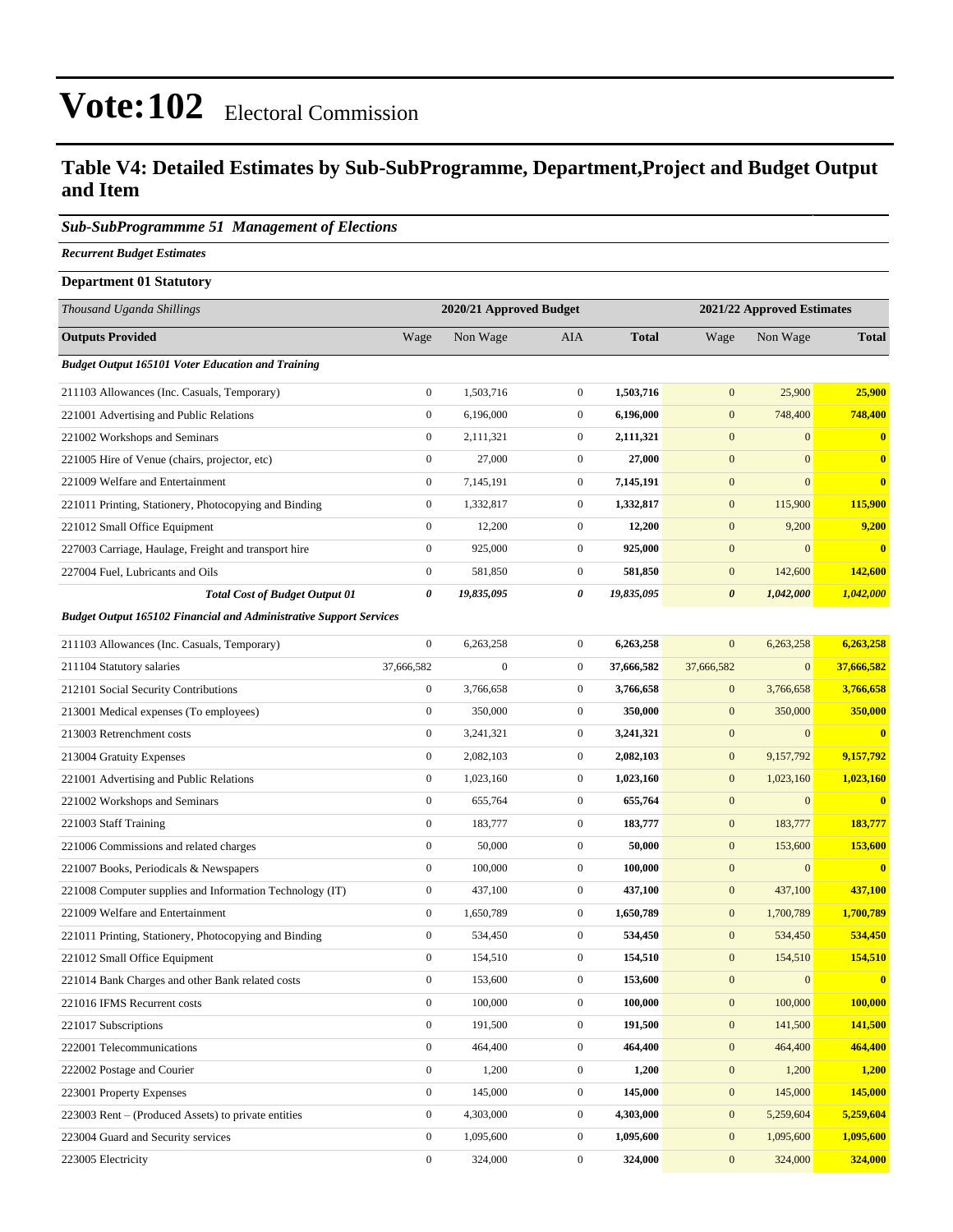| 223006 Water                                                                     | $\boldsymbol{0}$ | 165,000          | $\mathbf{0}$     | 165,000     | $\mathbf{0}$          | 165,000          | 165,000                 |
|----------------------------------------------------------------------------------|------------------|------------------|------------------|-------------|-----------------------|------------------|-------------------------|
| 225001 Consultancy Services- Short term                                          | $\boldsymbol{0}$ | 1,119,000        | $\boldsymbol{0}$ | 1,119,000   | $\mathbf{0}$          | 1,119,000        | 1,119,000               |
| 226002 Licenses                                                                  | $\boldsymbol{0}$ | 531,500          | $\boldsymbol{0}$ | 531,500     | $\boldsymbol{0}$      | 531,500          | 531,500                 |
| 227001 Travel inland                                                             | $\boldsymbol{0}$ | 959,980          | $\mathbf{0}$     | 959,980     | $\mathbf{0}$          | 959,980          | 959,980                 |
| 227004 Fuel, Lubricants and Oils                                                 | $\boldsymbol{0}$ | 4,867,919        | $\mathbf{0}$     | 4,867,919   | $\mathbf{0}$          | 4,867,919        | 4,867,919               |
| 228002 Maintenance - Vehicles                                                    | $\mathbf{0}$     | 1,005,460        | $\boldsymbol{0}$ | 1,005,460   | $\mathbf{0}$          | 880,460          | 880,460                 |
| 228003 Maintenance - Machinery, Equipment & Furniture                            | $\boldsymbol{0}$ | 725,629          | $\boldsymbol{0}$ | 725,629     | $\mathbf{0}$          | 945,750          | 945,750                 |
| 228004 Maintenance – Other                                                       | $\boldsymbol{0}$ | 199,750          | $\boldsymbol{0}$ | 199,750     | $\boldsymbol{0}$      | 199,629          | 199,629                 |
| 273102 Incapacity, death benefits and funeral expenses                           | $\boldsymbol{0}$ | 194,400          | $\mathbf{0}$     | 194,400     | $\mathbf{0}$          | 194,400          | 194,400                 |
| <b>Total Cost of Budget Output 02</b>                                            | 37,666,582       | 37,039,828       | 0                | 74,706,410  | 37,666,582            | 41,120,037       | 78,786,619              |
| <b>Budget Output 165103 Voter Registeration and Conduct of General elections</b> |                  |                  |                  |             |                       |                  |                         |
| 211103 Allowances (Inc. Casuals, Temporary)                                      | $\boldsymbol{0}$ | 133,795,329      | $\boldsymbol{0}$ | 133,795,329 | $\mathbf{0}$          | 15,999,730       | 15,999,730              |
| 212101 Social Security Contributions                                             | $\boldsymbol{0}$ | 3,625,883        | $\boldsymbol{0}$ | 3,625,883   | $\mathbf{0}$          | 1,133,088        | 1,133,088               |
| 221001 Advertising and Public Relations                                          | $\boldsymbol{0}$ | 11,794,900       | $\mathbf{0}$     | 11,794,900  | $\mathbf{0}$          | 2,315,880        | 2,315,880               |
| 221002 Workshops and Seminars                                                    | $\boldsymbol{0}$ | 7,075,485        | $\mathbf{0}$     | 7,075,485   | $\mathbf{0}$          | 2,395,025        | 2,395,025               |
| 221005 Hire of Venue (chairs, projector, etc)                                    | $\boldsymbol{0}$ | 1,243,850        | $\mathbf{0}$     | 1,243,850   | $\mathbf{0}$          | 100,000          | 100,000                 |
| 221006 Commissions and related charges                                           | $\mathbf{0}$     | 140,800          | $\mathbf{0}$     | 140,800     | $\mathbf{0}$          | $\mathbf{0}$     | $\bf{0}$                |
| 221008 Computer supplies and Information Technology (IT)                         | $\boldsymbol{0}$ | 1,359,768        | $\mathbf{0}$     | 1,359,768   | $\mathbf{0}$          | $\mathbf{0}$     | $\overline{\mathbf{0}}$ |
| 221009 Welfare and Entertainment                                                 | $\boldsymbol{0}$ | 20,703,585       | $\boldsymbol{0}$ | 20,703,585  | $\mathbf{0}$          | 80,000           | 80,000                  |
| 221011 Printing, Stationery, Photocopying and Binding                            | $\boldsymbol{0}$ | 167,937,662      | $\boldsymbol{0}$ | 167,937,662 | $\mathbf{0}$          | 200,000          | 200,000                 |
| 222001 Telecommunications                                                        | $\boldsymbol{0}$ | 851,200          | $\mathbf{0}$     | 851,200     | $\mathbf{0}$          | 83,471           | 83,471                  |
| 222003 Information and communications technology (ICT)                           | $\boldsymbol{0}$ | 7,120,750        | $\mathbf{0}$     | 7,120,750   | $\mathbf{0}$          | $\mathbf{0}$     | $\bf{0}$                |
| 223004 Guard and Security services                                               | $\boldsymbol{0}$ | 1,515,300        | $\boldsymbol{0}$ | 1,515,300   | $\mathbf{0}$          | $\mathbf{0}$     | $\bf{0}$                |
| 223007 Other Utilities- (fuel, gas, firewood, charcoal)                          | $\boldsymbol{0}$ | 400,000          | $\mathbf{0}$     | 400,000     | $\boldsymbol{0}$      | $\mathbf{0}$     | $\bf{0}$                |
| 225001 Consultancy Services- Short term                                          | $\boldsymbol{0}$ | 1,517,181        | $\mathbf{0}$     | 1,517,181   | $\mathbf{0}$          | $\mathbf{0}$     | $\bf{0}$                |
| 227001 Travel inland                                                             | $\boldsymbol{0}$ | 6,086,336        | $\mathbf{0}$     | 6,086,336   | $\mathbf{0}$          | 1,731,929        | 1,731,929               |
| 227002 Travel abroad                                                             | $\boldsymbol{0}$ | 1,590,940        | $\mathbf{0}$     | 1,590,940   | $\mathbf{0}$          | $\mathbf{0}$     | $\bf{0}$                |
| 227003 Carriage, Haulage, Freight and transport hire                             | $\boldsymbol{0}$ | 10,931,950       | $\mathbf{0}$     | 10,931,950  | $\mathbf{0}$          | $\mathbf{0}$     | $\overline{\mathbf{0}}$ |
| 227004 Fuel, Lubricants and Oils                                                 | $\boldsymbol{0}$ | 10,339,268       | $\mathbf{0}$     | 10,339,268  | $\mathbf{0}$          | 2,445,068        | 2,445,068               |
| 228002 Maintenance - Vehicles                                                    | $\boldsymbol{0}$ | 5,246,000        | $\mathbf{0}$     | 5,246,000   | $\mathbf{0}$          | $\mathbf{0}$     | $\bf{0}$                |
| 228003 Maintenance - Machinery, Equipment & Furniture                            | $\Omega$         | 2,982,408        | $\Omega$         | 2,982,408   | $\boldsymbol{0}$      | $\mathbf{0}$     | $\mathbf{0}$            |
| 228004 Maintenance - Other                                                       | $\boldsymbol{0}$ | 3,631,200        | $\boldsymbol{0}$ | 3,631,200   | $\mathbf{0}$          | $\boldsymbol{0}$ | $\bf{0}$                |
| <b>Total Cost of Budget Output 03</b>                                            | 0                | 399,889,795      | 0                | 399,889,795 | $\boldsymbol{\theta}$ | 26,484,190       | 26,484,190              |
| <b>Budget Output 165105 Conduct of By-elections</b>                              |                  |                  |                  |             |                       |                  |                         |
| 211103 Allowances (Inc. Casuals, Temporary)                                      | $\boldsymbol{0}$ | 230,000          | $\boldsymbol{0}$ | 230,000     | $\mathbf{0}$          | 227,800          | 227,800                 |
| 221001 Advertising and Public Relations                                          | $\boldsymbol{0}$ | 200,000          | $\boldsymbol{0}$ | 200,000     | $\boldsymbol{0}$      | 204,000          | 204,000                 |
| 221002 Workshops and Seminars                                                    | $\boldsymbol{0}$ | 80,000           | $\boldsymbol{0}$ | 80,000      | $\mathbf{0}$          | 51,600           | 51,600                  |
| 221005 Hire of Venue (chairs, projector, etc)                                    | $\boldsymbol{0}$ | 30,000           | $\boldsymbol{0}$ | 30,000      | $\boldsymbol{0}$      | 28,800           | 28,800                  |
| 221009 Welfare and Entertainment                                                 | $\boldsymbol{0}$ | 20,000           | $\boldsymbol{0}$ | 20,000      | $\mathbf{0}$          | 19,000           | <b>19,000</b>           |
| 221011 Printing, Stationery, Photocopying and Binding                            | $\boldsymbol{0}$ | 120,000          | $\boldsymbol{0}$ | 120,000     | $\mathbf{0}$          | 122,400          | 122,400                 |
| 222001 Telecommunications                                                        | $\boldsymbol{0}$ | $\boldsymbol{0}$ | $\boldsymbol{0}$ | $\bf{0}$    | $\boldsymbol{0}$      | 20,000           | 20,000                  |
| 227001 Travel inland                                                             | $\boldsymbol{0}$ | 100,000          | $\boldsymbol{0}$ | 100,000     | $\mathbf{0}$          | 102,000          | 102,000                 |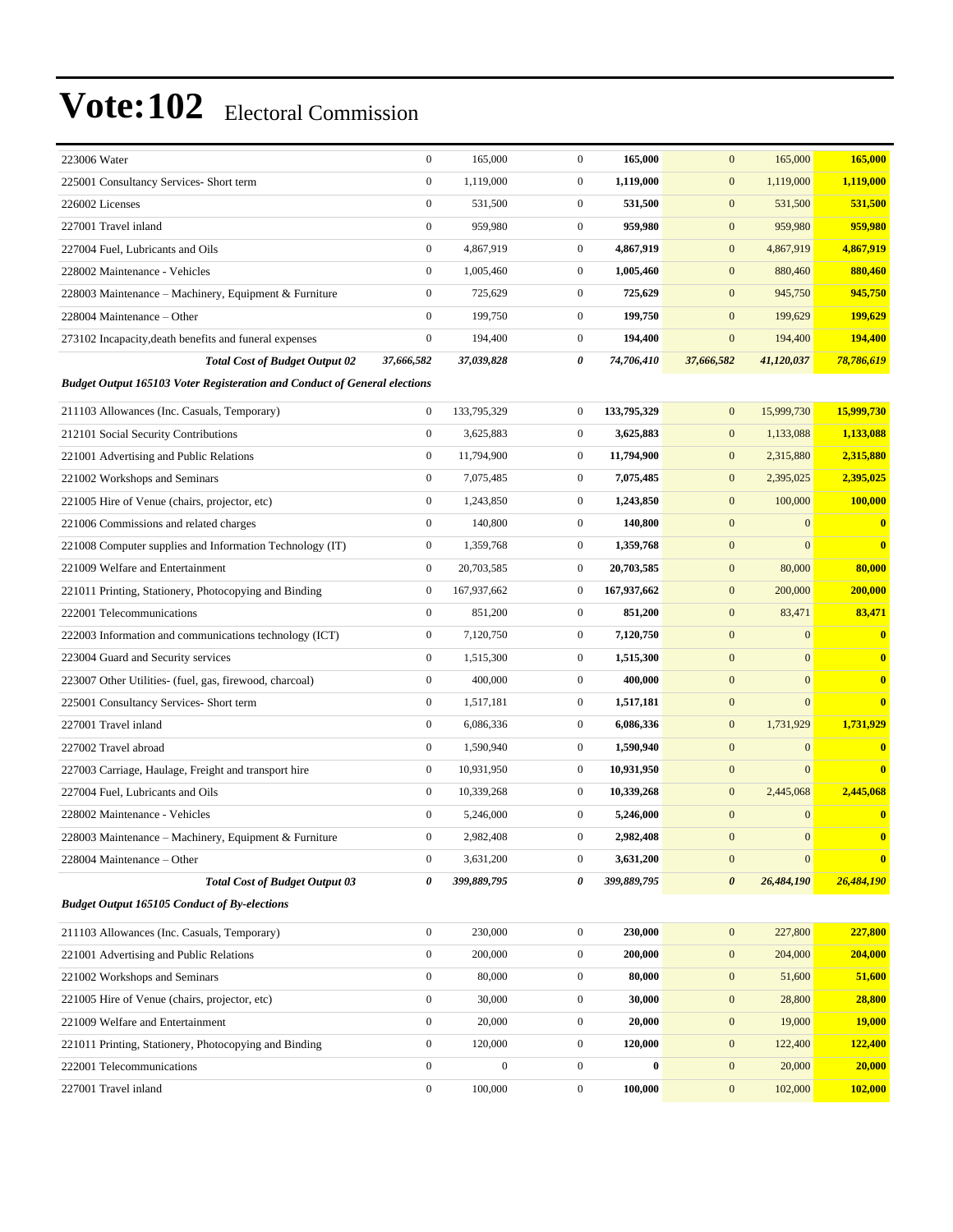| 227004 Fuel, Lubricants and Oils                                              | $\overline{0}$ | 220,000                       | $\overline{0}$ | 220,000      | $\Omega$                      | 224,400                    | 224,400                 |
|-------------------------------------------------------------------------------|----------------|-------------------------------|----------------|--------------|-------------------------------|----------------------------|-------------------------|
| <b>Total Cost of Budget Output 05</b>                                         | 0              | 1,000,000                     | 0              | 1,000,000    | $\boldsymbol{\theta}$         | 1,000,000                  | 1,000,000               |
| <b>Total Cost Of Outputs Provided</b>                                         | 37,666,582     | 457,764,718                   | $\bf{0}$       | 495,431,300  | 37,666,582                    | 69,646,227                 | 107,312,809             |
| <b>Total Cost for Department 01</b>                                           | 37,666,582     | 457,764,718                   | $\bf{0}$       | 495,431,300  | 37,666,582                    | 69,646,227                 | 107,312,809             |
| <b>Total Excluding Arrears</b>                                                | 37,666,582     | 457,764,718                   | $\mathbf{0}$   | 495,431,300  | 37,666,582                    | 69,646,227                 | 107,312,809             |
| <b>Development Budget Estimates</b>                                           |                |                               |                |              |                               |                            |                         |
| <b>Project 1687 Retooling of Electoral Commission</b>                         |                |                               |                |              |                               |                            |                         |
| Thousand Uganda Shillings                                                     |                | 2020/21 Approved Budget       |                |              |                               | 2021/22 Approved Estimates |                         |
| <b>Capital Purchases</b>                                                      |                | <b>GoU</b> Dev't External Fin | <b>AIA</b>     | <b>Total</b> | <b>GoU</b> Dev't External Fin |                            | <b>Total</b>            |
| Budget Output 165172 Government Buildings and Administrative Infrastructure   |                |                               |                |              |                               |                            |                         |
| 312101 Non-Residential Buildings                                              | 4,875,000      | $\boldsymbol{0}$              | $\mathbf{0}$   | 4,875,000    | 66,200,000                    | $\overline{0}$             | 66,200,000              |
| <b>Total Cost Of Budget Output 165172</b>                                     | 4,875,000      | $\theta$                      | 0              | 4,875,000    | 66,200,000                    | $\boldsymbol{\theta}$      | 66,200,000              |
| Budget Output 165175 Purchase of Motor Vehicles and Other Transport Equipment |                |                               |                |              |                               |                            |                         |
| 312201 Transport Equipment                                                    | 26,117,500     | $\overline{0}$                | $\overline{0}$ | 26,117,500   | $\mathbf{0}$                  | $\mathbf{0}$               | $\bf{0}$                |
| <b>Total Cost Of Budget Output 165175</b>                                     | 26,117,500     | 0                             | 0              | 26,117,500   | $\boldsymbol{\theta}$         | $\boldsymbol{\theta}$      | $\boldsymbol{\theta}$   |
| Budget Output 165176 Purchase of Office and ICT Equipment, including Software |                |                               |                |              |                               |                            |                         |
| 281504 Monitoring, Supervision & Appraisal of Capital work                    | 1,205,300      | $\boldsymbol{0}$              | $\overline{0}$ | 1,205,300    | $\mathbf{0}$                  | $\overline{0}$             | $\bf{0}$                |
| 312202 Machinery and Equipment                                                | 18,517,600     | $\overline{0}$                | $\overline{0}$ | 18,517,600   | $\mathbf{0}$                  | $\Omega$                   | $\overline{\mathbf{0}}$ |
| <b>Total Cost Of Budget Output 165176</b>                                     | 19,722,900     | 0                             | 0              | 19,722,900   | $\boldsymbol{\theta}$         | $\boldsymbol{\theta}$      | $\boldsymbol{\theta}$   |
| <b>Total Cost for Capital Purchases</b>                                       | 50,715,400     | $\boldsymbol{0}$              | $\mathbf{0}$   | 50,715,400   | 66,200,000                    | $\overline{0}$             | 66,200,000              |
| <b>Total Cost for Project: 1687</b>                                           | 50,715,400     | $\overline{0}$                | $\overline{0}$ | 50,715,400   | 66,200,000                    | $\overline{0}$             | 66,200,000              |
| <b>Total Excluding Arrears</b>                                                | 50,715,400     | $\overline{0}$                | $\mathbf{0}$   | 50,715,400   | 66,200,000                    | $\overline{0}$             | 66,200,000              |
|                                                                               | GoU            | <b>External Fin</b>           | <b>AIA</b>     | <b>Total</b> | GoU                           | <b>External Fin</b>        | <b>Total</b>            |
| <b>Total Cost for Sub-SubProgramme 51</b>                                     | 546,146,700    | $\bf{0}$                      | $\bf{0}$       | 546,146,700  | 173,512,809                   | $\bf{0}$                   | 173,512,809             |
| <b>Total Excluding Arrears</b>                                                | 546,146,700    | $\mathbf{0}$                  | $\mathbf{0}$   | 546,146,700  | 173,512,809                   | $\overline{0}$             | 173,512,809             |
| Sub-SubProgrammme 54 Harmonization of Political Party Activities              |                |                               |                |              |                               |                            |                         |

*Recurrent Budget Estimates*

#### **Department 03 National Consultative Forum**

| Thousand Uganda Shillings                                              |                | 2020/21 Approved Budget |              |              |                | 2021/22 Approved Estimates |              |
|------------------------------------------------------------------------|----------------|-------------------------|--------------|--------------|----------------|----------------------------|--------------|
| <b>Outputs Provided</b>                                                | Wage           | Non Wage                | <b>AIA</b>   | <b>Total</b> | Wage           | Non Wage                   | <b>Total</b> |
| <b>Budget Output 165401 Support to the National Consultative Forum</b> |                |                         |              |              |                |                            |              |
| 211103 Allowances (Inc. Casuals, Temporary)                            | $\overline{0}$ | 116,925                 | $\mathbf{0}$ | 116,925      | $\mathbf{0}$   | 237,450                    | 237,450      |
| 221001 Advertising and Public Relations                                | $\mathbf{0}$   | 11,000                  | $\Omega$     | 11,000       | $\mathbf{0}$   | 19,000                     | 19,000       |
| 221002 Workshops and Seminars                                          | $\mathbf{0}$   | 96,050                  | $\mathbf{0}$ | 96,050       | $\overline{0}$ | $\mathbf{0}$               | $\bf{0}$     |
| 221009 Welfare and Entertainment                                       | $\mathbf{0}$   | 3,600                   | $\mathbf{0}$ | 3,600        | $\mathbf{0}$   | 9,000                      | 9,000        |
| 221011 Printing, Stationery, Photocopying and Binding                  | $\mathbf{0}$   | 7,908                   | $\mathbf{0}$ | 7,908        | $\mathbf{0}$   | 4,996                      | 4,996        |
| 221012 Small Office Equipment                                          | $\mathbf{0}$   | 19,251                  | $\mathbf{0}$ | 19,251       | $\mathbf{0}$   | 9,640                      | 9,640        |
| 223003 Rent – (Produced Assets) to private entities                    | $\mathbf{0}$   | 60,000                  | $\mathbf{0}$ | 60,000       | $\mathbf{0}$   | 60,000                     | 60,000       |
| 223004 Guard and Security services                                     | $\overline{0}$ | 6,000                   | $\mathbf{0}$ | 6,000        | $\mathbf{0}$   | 6,000                      | 6,000        |
| 223005 Electricity                                                     | $\mathbf{0}$   | 1,200                   | $\mathbf{0}$ | 1,200        | $\mathbf{0}$   | 1,200                      | 1,200        |
| 223006 Water                                                           | $\mathbf{0}$   | 600                     | $\Omega$     | 600          | $\mathbf{0}$   | 600                        | 600          |
| 227001 Travel inland                                                   | $\mathbf{0}$   | 46,290                  | $\Omega$     | 46,290       | $\mathbf{0}$   | 36,290                     | 36,290       |